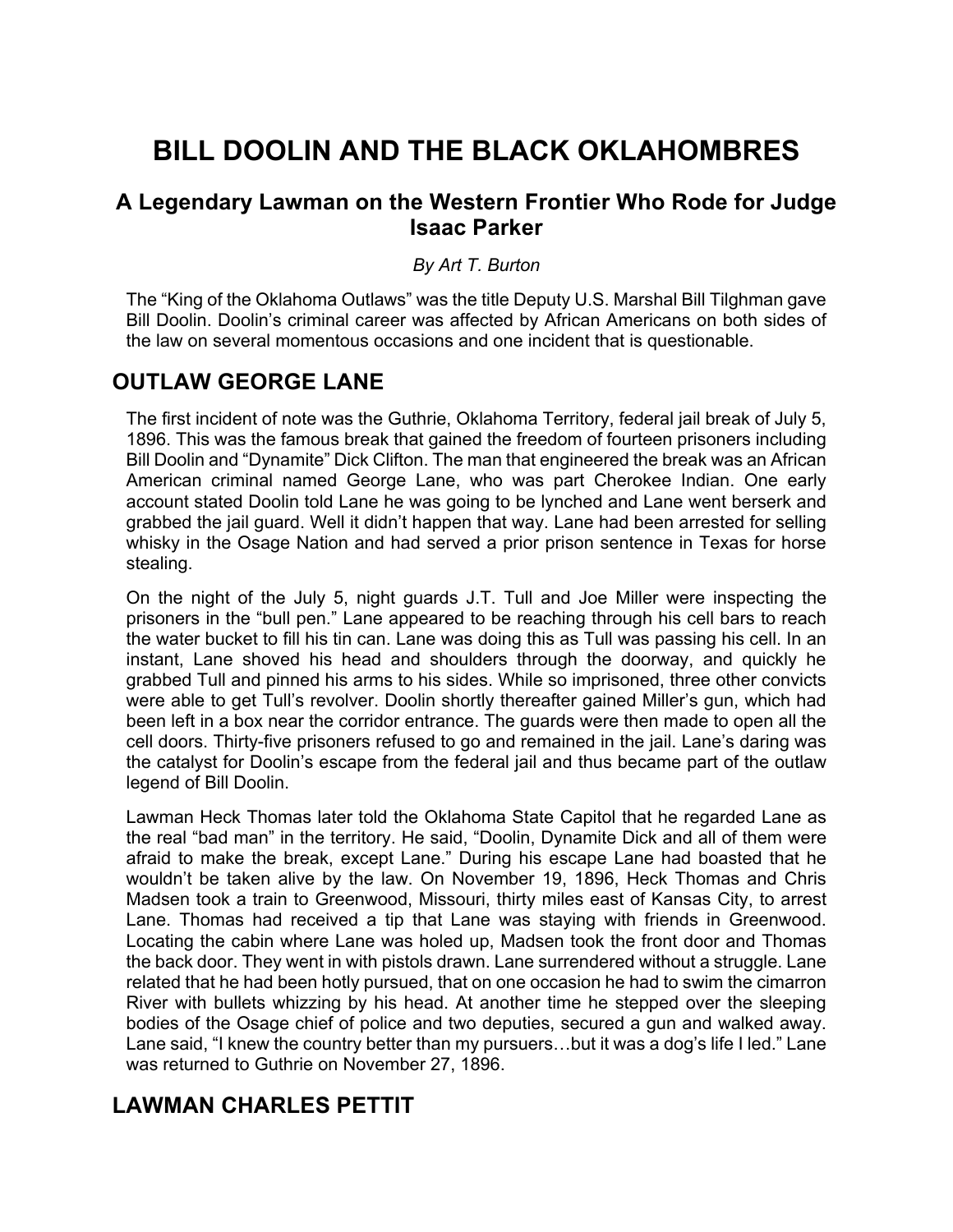In Bailey C. Hanes' book Bill Doolin, Outlaw O.T., he mentions an incident that was supposed to have taken place at Ingalls, Oklahoma Territory. Hanes related the story that Marshall E.D. Nix had a physically large African American deputy U.S. marshal on staff named Charles Pettit. Supposedly Pettit was very eager to collect the reward for the capture of Doolin and let it be known he would bring him in. Shortly thereafter, he went to Ingalls and started hanging around the town saloons. According to Hanes, Doolin confronted Pettit in one of the bars, demanded to see the warrant for his arrest then made Pettit eat it and wash it down with a whisky for a chaser. Doolin then supposedly told Pettit to leave town and if he ever came back he would kill him, at which time Pettit mounted up and rode out of town in a hurry. As far as I know there is no documentation that this event between Doolin and Pettit ever happened.

What we do know about Charles Pettit is that Chris Madsen called him a "colored giant who worked the Osage country." Pettit is said to have worked out of the Guthrie office. He was stationed at Pawhuska, Osage Nation, for the Guthrie court. In his autobiography, Frank "Pistol Pete" Eaton claims he assisted Pettit in making an arrest in Pawhuska on one occasion.

This is an interesting article on Pettit from **The Oklahoma State Capitol**, July 2, 1896:

#### *Pettit, The Terror – One of the Best Posted and Most Daring Deputies in the Territory*

*Charlie Pettit, the colored deputy marshal, the terror of the woods but one of the best known and trusted and good natured men, a man that fears neither man nor devil, is in the city…Charley Pettit is at the same time the most gentle, well disposed fellow in the territory. He is colored, it is true, but a great genius could build a romance on his life that would beat all the "yellow backs" that were ever written. He could be made out to be in fiction – and in truth, too – as the "Black Terror of the Territory.*

*Charley Petit is here as posseman of H.H. Callahan, a brave deputy marshal who killed some time ago the famous outlaw, Tom Crook, in the Osage nation. If ever there was a man that deserved a deputy marshal's commission in his own name, it is Charley Pettit. He is as gentle as a lamb and you would think butter would melt in his mouth, but at the same time, he is as courageous as a lion.*

I haven't been able to find out if Pettit ever received a commission under Nix, but it appears he received a prior commission as a deputy U.S. marshal under William Grimes of Oklahoma Territory. Grimes' payroll record for January 1 to June 30, 1893 shows Charles Pettit receiving \$340.02 in wages and reimbursements. The following notations were found in territorial newspapers concerning Pettit's police work:

#### **The Guthrie Leader**, June 14, 1894:

*"Deputy Charlie Pettit (sic), down from Perry with prisoners, most selling whisky."*

**The State Capitol**, March 6, 1895:

*"Deputy Chas. Petit came in last month from the Osage country with W.S. Kennedy, an Osage whisky peddler. He was given lodging at the federal jail."*

**The Guthrie Leader**, April 27, 1895: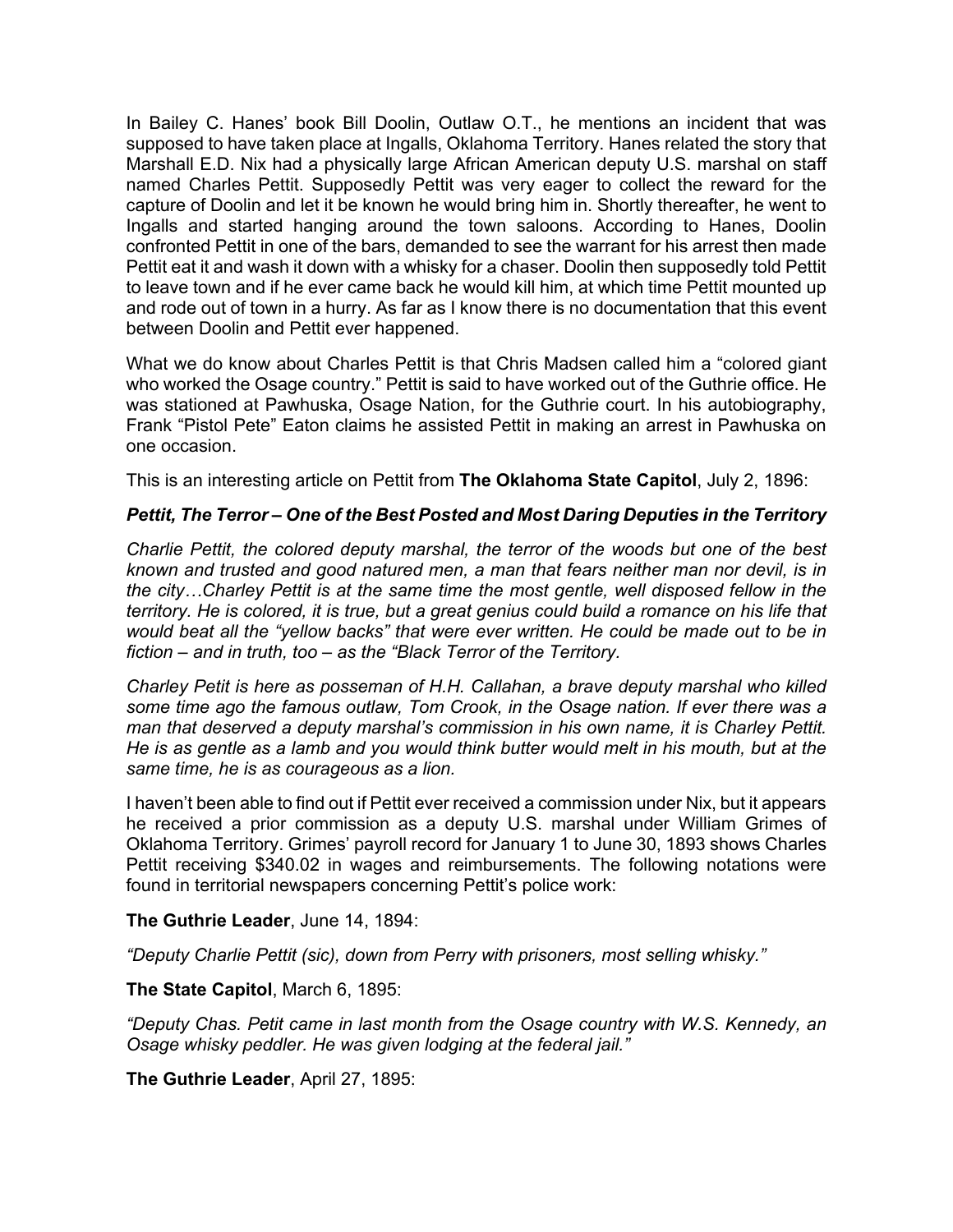*"Deputy Charles Pettit arrived yesterday from the Osage country with Will Hill and Perrin Rich, two Osage dealers in ardent spirits and turned them over to the keeper of the federal inn."*

# **LAWMAN RUFUS CANNON**

Doolin was killed by a federal posse on August 24, 1896 near Lawson, Oklahoma Territory. The posse was led by the famous lawman Heck Thomas. On Sunday night, August 23rd, while encamped on Dry Creek northeast of Chandler, the Thomas posse was joined by African Cherokee deputy U.S. Marshal Rufus Cannon, a noted gunman and manhunter.

Rufus Cannon was one of the most important black lawmen of the Oklahoma territorial era. Recent research shows that he may have to rank second only to Bass Reeves and Grant Johnson in regards to black peace officers on the Oklahoma frontier.

The newspaper printed a story after Doolin's death that Rufus Cannon, for certain, had been the posseman who had shot Doolin. They later changed the story before the paper went to press and stated Thomas had done the deed. The newspaper stated Cannon was a half-blood Cherokee and didn't allude to his African ancestry. Did Cannon actually pull the trigger on the shotgun that killed Doolin? We will never really know for sure. A year later in a letter of correspondence, Thomas took credit for Doolin's death. But if Cannon didn't kill Doolin, he shot and arrested his share of bad men.

The Fort Smith National Historic Site has records that show Rufus Cannon receiving a deputy marshal commission on September 15, 1892, and June 1, 1893 from Judge Issac C. Parker's court for the Indian Territory. Cannon's exact length of service is not known, but what is known due to the newspaper reports is that he worked both the Oklahoma and Indian Territories.

One of the first notable captures of outlaws by Cannon was the arrest of the notorious African Creek outlaw Captain Willie. The outstanding Oklahoma City deputy U.S. Marshal George Thornton had been murdered by Captain Willie near the Sac and Fox Agency in October, 1891. Below are a couple of newspaper articles related to this event:

*The Watonga Republican. October 26, 1892:*

## *A DESPERADO CAPTURED*

*Guthrie, O.T., Oct. 17 – United States Marshals Rufe Cannon and J.P. Hunter arrived here tonight with the noted Creek desperado, Captain John Wiley (sic). Wiley killed Deputy Marshal George Thornton a year ago besides several other men during his criminal career.*

## **The Fort Smith Elevator**. November 4, 1892:

## *A FATAL SHOT*

*Deputy Marshal Rufus Cannon, who arrested the notorious Creek outlaw Captain Wylie, arrived in the city Tuesday. Deputy Cannon reports that on his way back he was overtaken near the Oklahoma line by a gang of drunken outlaws, who charged into his camp. One of the party was captured with three quarts of whisky in his possession, and placed under*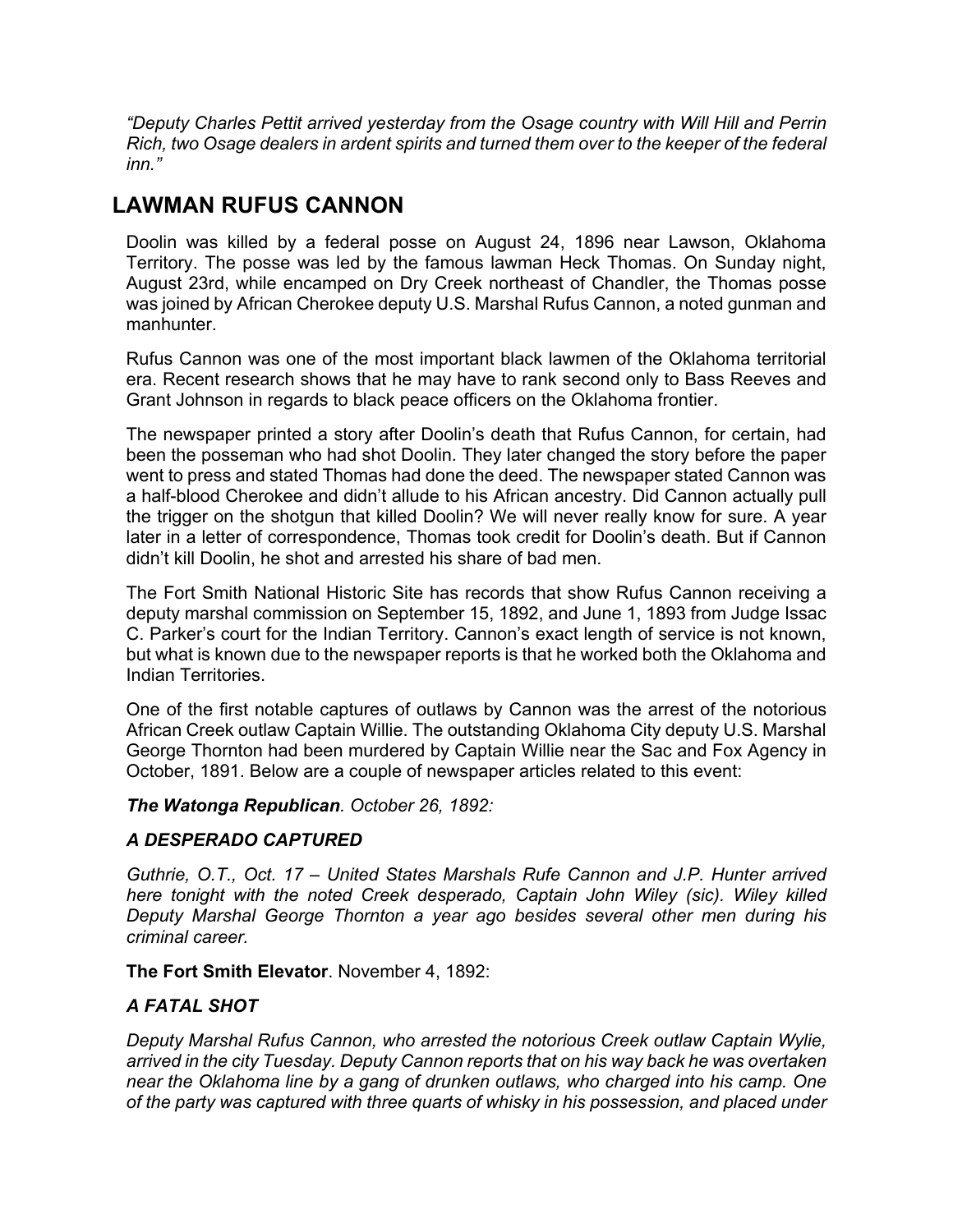*arrest. As soon as his comrades discovered he was missing they returned and fired into the camp. Mr. Cannon returned fire, and the leader of the attacking party fell dead, shot through the neck. Mr. Cannon shortly afterward surrendered to Deputy Hunter.*

The next incident of note occurred when Cannon, along with black deputy U.S. Marshal Ike Rogers (of Cherokee Bill fame), led their posse into a gunfight with the Cherokee outlaw Henry Starr and his gang near Bartlesville. This altercation took place on January 21, 1893. Starr and Ed Newcome escaped the posse, but Cannon shot the right arm off a white outlaw named Jesse Jackson with a shotgun. Jackson was captured and turned over to lawman Heck Thomas for robbing the Santa Fe railroad train on November 8, 1892 at Wharton, Oklahoma Territory.

**The Coffeyville Journal** on February 24, 1893 carried the following story:

*"Deputy U.S. Marshal Rufus Cannon of Fort Smith, was in the city Monday, having in charge Scott Bruner, who is implicated in robbing the Santa Fe train at Wharton, Oklahoma Territory and the Pacific train at Coney (Caney ?) last fall. Bruner is a desperate*  fellow and the capture is an important one. He was captured down on the Osage line at *the house of a man named Washington while making love to his sweetheart."*

*Scott Bruner was taken to Fort Smith Monday as was expected. One reason was the marshal was waiting for witnesses to arrive. U.S. Marshal Tom Weeks, who made the arrest with Cannon, came up from the territory Monday night and was here all day yesterday. Weeks says Bruner is undoubtedly a bad man. He held up two men not long since in the territory and was surely in the Wharton robbery. Bruner is already under bond for Peddling whiskey. Weeks and Cannon were to take Bruner to Fort Smith Tuesday evening. There is a reward of \$1000 for the arrest and conviction of the men who robbed the train at Wharton last fall and two of them are now captured."*

**The Guthrie State Capitol** on August 14, 1894 printed:

*"Deputy Marshall Rufus Cannon is in the city;" and on September 13, 1894: "Deputy Marshalls Sam and Morris O'Malley and Rufus Cannon came in with a batch of prisoners from the Creek country."*

**The Muskogee Phoenix** on September 22, 1894 carried a story about a shooting Cannon was involved in:

*"About a year and a half ago, Rufus Cannon and W.L. Stamphill, deputies under Marshal Yoes, had a fight near Wewoka with a portion of the Woodward gang. Joe Pierce was killed and his friends claim that the killing was unjustifiable. They attempted to have the deputies indicted for murder, but failed. The special grand jury…….took up the case again and returned indictments against both. Stamphill was in the city and surrendered at once. Rufus Cannon was out in the Seminole nation, but came in today and gave himself up to C.J. Lamb. Both had admitted to bond and are confident of their acquittal."*

In July of 1895, Bob and Bill Christain broke out of the Oklahoma City jail and in doing so murdered Police Chief Milt Jones. An extensive and intensive manhunt followed. Cannon arrested William "Old Man" Christain and W.H. "Bill" Carr on July 22, 1895 in Pottowatomie County, Oklahoma Territory. "Old Man" Christain and former lawman Carr had been implicated in assisting with the escape.